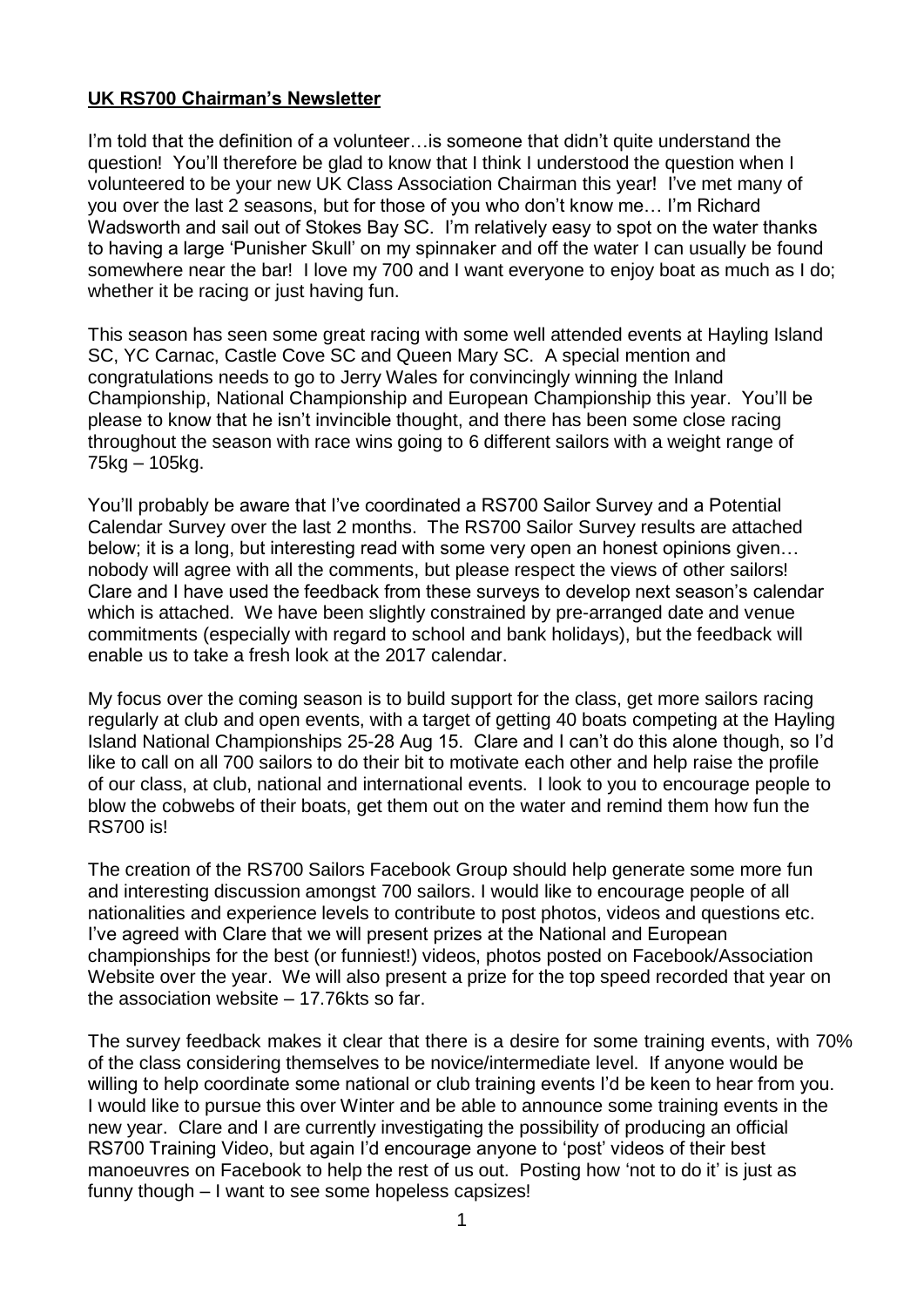You may be aware that a proposal to change the weight equalisation system was put forward at the UK Annual General Meeting (AGM) this year. If this were to be adopted it would constitute a change to Class Rules, which requires a positive postal vote by UK members before being put forward to the International Association. While I don't have the formal details of the proposal to distribute yet, it attempts to modify the weight equalisation system to incorporate heavier sailors (over 93kg) and increase the number of weight subdivisions by the use of 1kg leads rather than 3kg leads. This equalisation shift will result in 'overweight' sailors reducing rack width (to a new hole 0) and 'underweight' sailors adding an additional 4kg of lead. I personally don't support the proposal, but we live in a democracy! I expect more detail on this proposal shortly, and we will distribute it as soon as possible.

I look forward to meeting you over the coming season and please feel free to contact me regarding any ideas, suggestions or comments.

Yours aye,

Richard Wadsworth UK RS700 Association Chairman 23 0ctober 2105

## **RS700 2015 Survey Results**

### **In which country do you sail your RS700?**

 $UK - 41$ CZE Republic - 7 Netherlands – 1 France - 6 Spain  $-2$ Ireland - 1 Italy - 1 Bermuda – 1

## **How much do you weigh in KGs?**

 $Average = 82.3kg$ 

#### **How tall are you in centimetres?**

 $Average = 182cm$ 

#### **How old are you?**

Under  $21 = 1$  $21 - 29 = 3$  $30 - 39 = 16$  $40 - 49 = 23$  $50+ = 22$ 

Average~ 45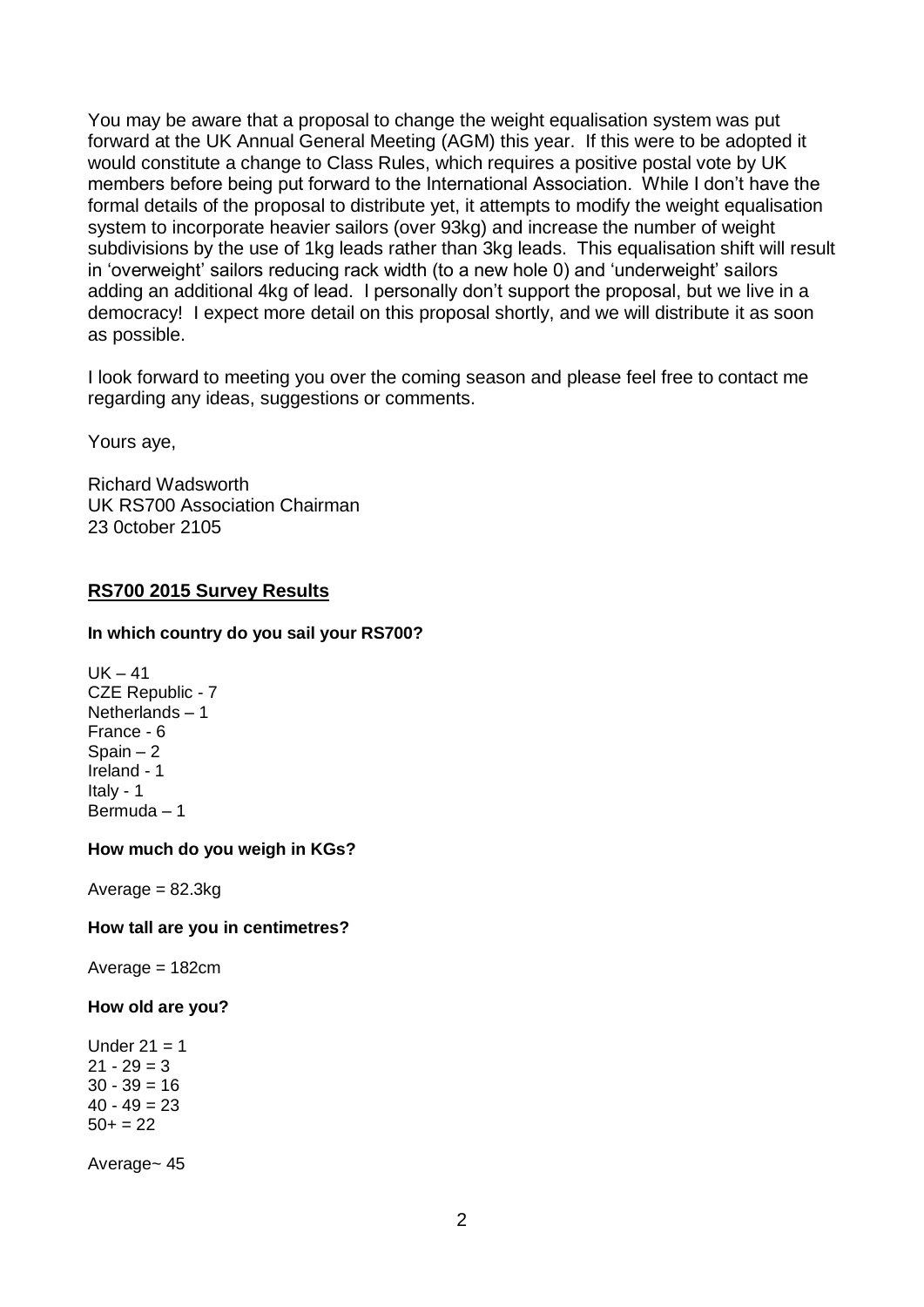## **Why did you purchase a RS700?**

 $Racing = 73%$  $Fun = 25%$ 

## **Is your RS700 your main boat?**

 $Yes = 80%$  $No = 19%$ 

## **How often do you typically sail your RS700?**

Weekly =  $50\%$ Once or twice a month  $= 36\%$ Every few months  $= 11\%$ Hardy ever  $= 1\%$ 

## **How many UK events might you like to attend in 2016?**

 $All = 3%$ Europeans only = 9% Nationals only = 14% Opens only  $= 3\%$ A combination of above  $= 41\%$ None = 28%

## **Would you attend events scheduled over bank holidays?**

 $Yes = 41%$  $No = 25%$  $N/A = 33%$ 

## **Would you prefer National and European Championships to be scheduled during school holidays?**

 $Yes = 22%$  $No = 33%$  $N/A = 44%$ 

### **The next UK RS700 National Championship is planned for Hayling Island 25-28 Aug 2016, if you are not currently planning on attending, is there anything which would encourage you to do so?**

- Free beer
- Depends if it's open for other countries. **(Yes it is – R Wadsworth)**
- Yes, if somebody paid my way over.
- My preference would be out of school holidays.
- Attending but I agree school holidays won't help attendance
- I'm in holidays with the family those dates. Hardly feasible.
- The trip is long and expensive from France so it is better with a lot of sailing days.

- 1 day less. 4 days away from home is too much with a young family.

- I don't have a car, transport there is big issue (especially with the boat) - so something that made that easier would help.

- Coaching from the top guns, but I am far from racing seriously with the 700. Hiring boats on site would be a more definite incentive.

- I need more time in the boat to be more competitive.
- My wife works term time so outside school holidays is better for me.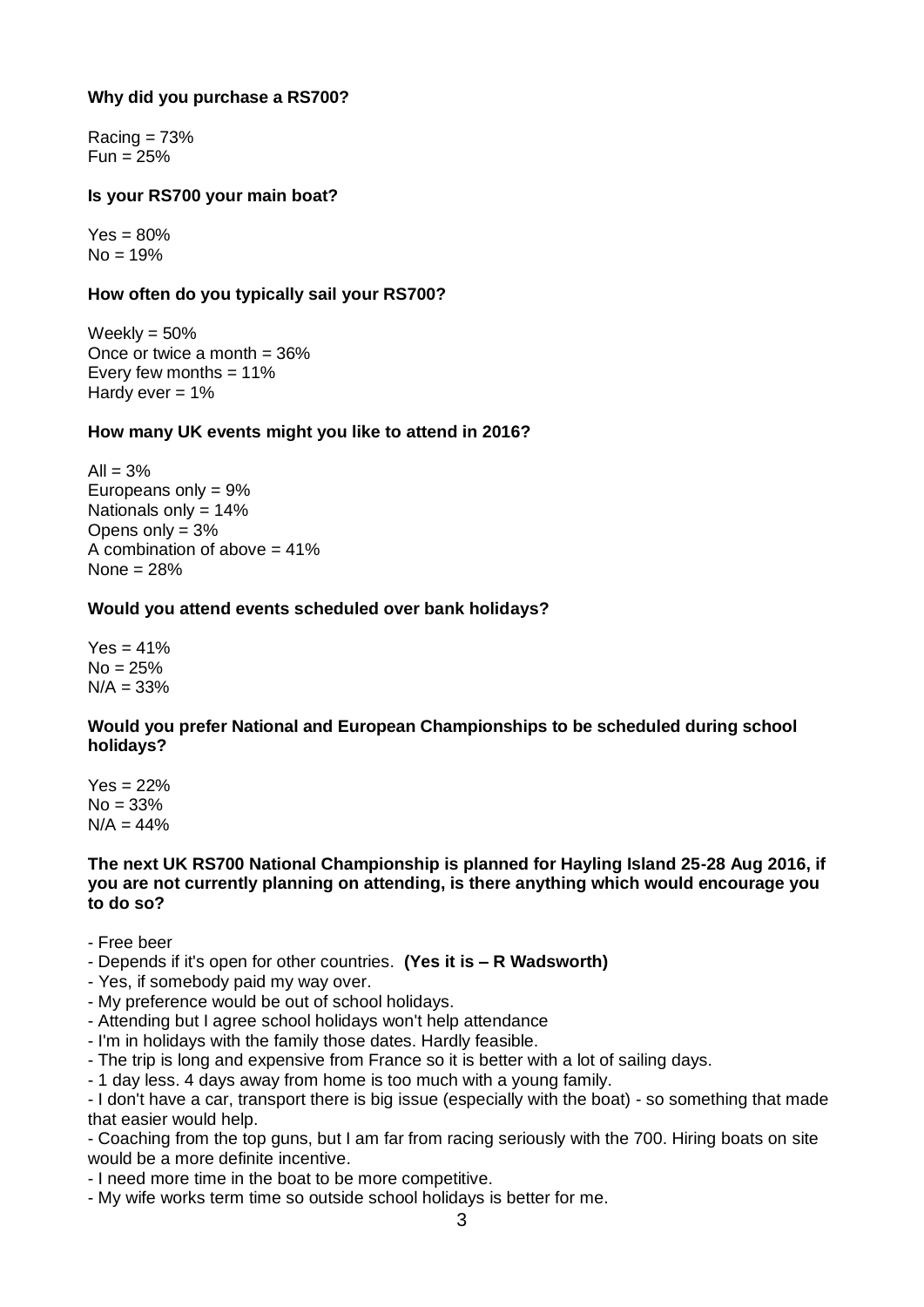- Free bar and Victoria Secrets models...

- Aim to attend, but depends on kids events in Feva and 29er.

- no... too far.
- Not so far away

- Being able to park motor home on site and NOT pay over the odds just for a parking spot with no facilities, electricity hook up, water point etc.

- I only bought 801 in March 2015 and I am still learning. Currently feel that I would not be good enough to join the opens as the boat is challenging always capsizing and would get in the way of competitive sailors. I would like to receive some training if possible.

- September dates.
- it's too far ;-)
- Handy economic accommodation.
- Move the dates to later in the year. Mid September would be much better.

- Scheduling the nationals during the school holiday tends to make accommodation harder to find and more expensive. Whilst there are benefits to arranging events over bank holidays this does compound the accommodation and cost issues, in fact traffic becomes more of an issue when travelling distances to events during these times. For me these outweigh the benefits of saving one day's holiday. I would therefore prefer events during term time or outside of bank holidays. I believe that events in term time of holidays haven't really had any positive or negative impact on attendance.

**The venue for the 2016 European Championship could either be with the RS800 fleet at Torbole, Lake Garda, 18 - 22 Jul 16 or join the other RS Fleets at Travemeunder Woche, Germany, 25-29 Jul 16. Travemeunder would require us to guarantee 10 boats with deposits paid by December (so this may carry slightly more risk of the event not happening). If you are likely to attend what is your preference?**

Lake Garda but would attend Travemunder Woche = 9% Lake Garda only = 23% Travemunder Woche but would attend Lake Garda = 8% Travemunder Woche only = 13% N/A - 26, 41%

**Would you be prepared to travel to Gurnard Sailing Club on the Isle of Wight for an open meeting if the timing was convenient for you?**

Yes – 38% No – 58%

### **Apart from your home club, do you have a preferred open meeting location which you would like to see back in the calendar?**

- Snettisham Beach SC, WPNSA

- I prefer the smaller member run clubs such as Eastbourne although launching can be challenging. With help from the club launching issues are overcome.

- Coastal sailing other than the south coast.
- Hayling as easy to organise accommodation.
- Restronguet would be good!
- Any in the south of France.
- Paignton, Grafham Water.
- Maybe somewhere near Bristol.
- DWSC plus more choice S England as only few weekends available.
- Brunisse, Carnac.
- Beer.
- Anywhere in Torbay, great sailing area.
- Weston, Eastbourne, Chew valley, Hayling, Stokes Bay.
- Hunstanton.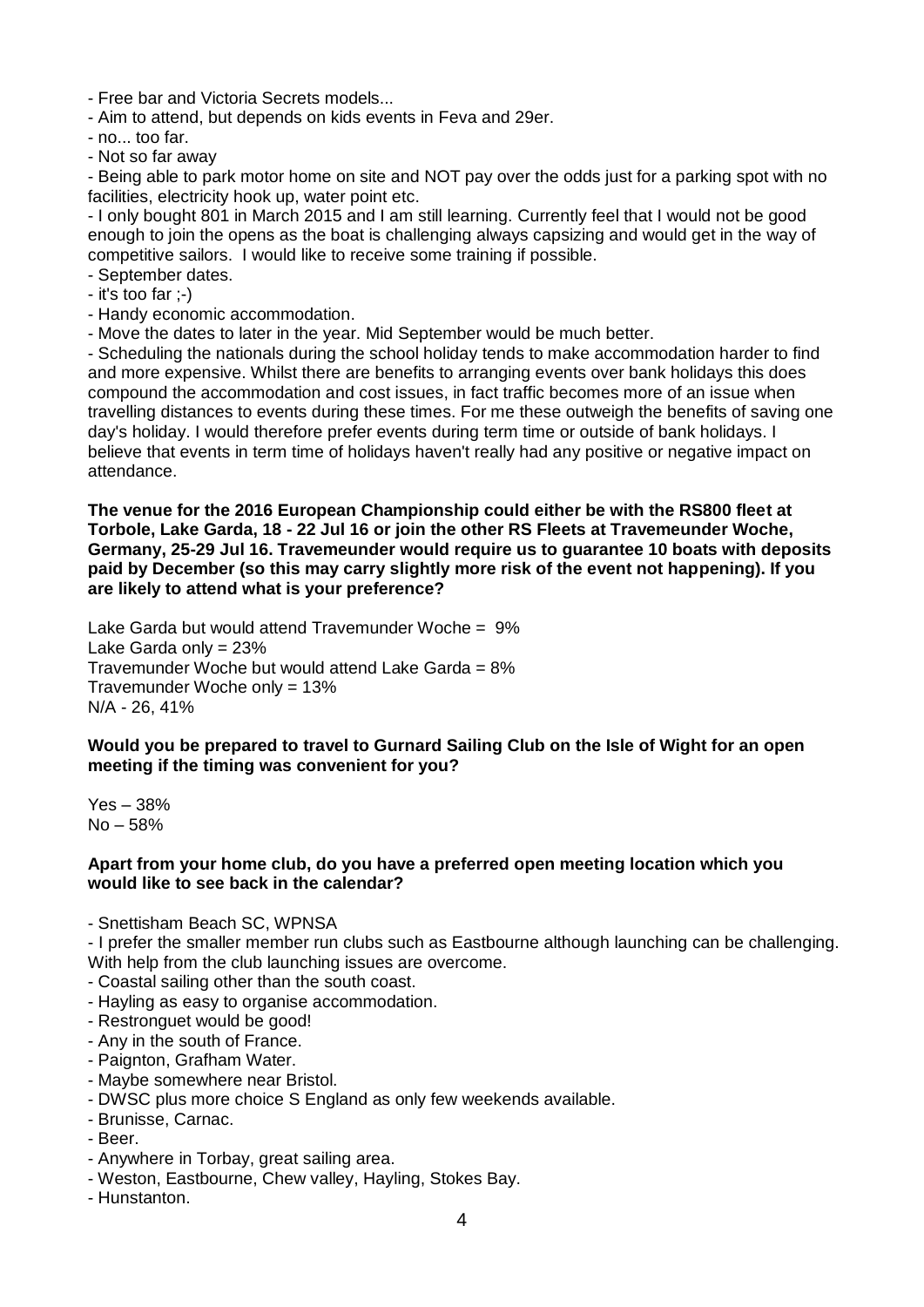- Carnac.

- Anywhere on the sea north of London. M25 at the weekend! Big inland waters are OK. Graham ,Rutland etc. all O K. Every event seems to be on the south coast and the biggest fleets seem to be there too! What can you do. The south coast guys will not come to Snet. Would they come to Brightlingsea ? The O M programme is already booked for 2016 but 2017 is OK . Possibly sharing with B14's. There are also 3 800's at B'sea. The Snet boys would come, would anyone else?

Nationals: Can we have Mumbles or Abersoch.

- Stokes Bay, Weston, (Anywhere on the South Coast).

- In Spain we have joined forces with the more numerous Musto class and have 2 open events per year, currently with 15/17 boats taking part. Hopefully this will give more exposure to this kind of sailing which is not common in Spain.

- Hunstanton.

- Grafham Water, Eastbourne.

- Leamington, East coast Grafham and Rutland.

- Any club that has a home fleet the best events we have had have been at Eastbourne Hayling Weymouth Hunstanton.

- Brightlingsea.

- My main reason for not doing opens is having weekends away as I have a young family. I might attend a single day event or one more easily reachable. I live in central Essex.

- Clubs around IOW.

- I think a location perhaps more central might attract more boats. South Coast events are great but if people live in the midlands or further north / East it can be difficult for them to attend. So perhaps Rutland, Grafham?

- I have given dates to Clare for a proposed Snettisham event next year, however tide times are a challenge. In the past some of the smaller coastal clubs have provided the best atmosphere, I'd rather be part of a smaller event (E.G just 700's) at a smaller club (there are plenty out there that are happy to run small events).

Beer SC was awesome, but a long way to go! Eastbourne was great, happily go back there.

# **Are you content with the current RS700 weight equalisation system?**

 $Yes = 64%$  $No = 33$ 

## **Do you have any comments regarding the weight equalisation system?**

- Its fine. Unless we want to carry 45Kgs of weight and wings like an 18ft skiff we can't fully equalise the class. If we were going to do anything, I'd prefer to throw the weights over side and spread the current rack range across the 70 – 95kg weight range. This would require sailors accepting that bigger sailors will probably do better upwind in stronger winds and lighter sailors will do better in lighter winds and downwind. This would mean that sailors could blame the weather for their poor performance rather than an 'unfair' weight equalisation system or the size of the guys who beat them.

- I am philosophically opposed to any rule which makes the boat slower than advertised such as a narrower rack setting. The class is well established and owners were well aware of the RS700 prospectus before joining the fleet.

- Put new proposal to a vote. But we know how this will go. Heavy weights say no, others say yes. Lets get on with and vote asap.

- It's openly 33% unfair.

- Would like to hear the results of Ian Swans trial at Hayling.

- I'll probably change class if the hole zero is adopted.

- New proposal is good but I don't think the 1kg increments are practical as means opening up the hull fittings every open meeting. I also think a minus one hole would also equalise the super heavy sailors not just a hole zero.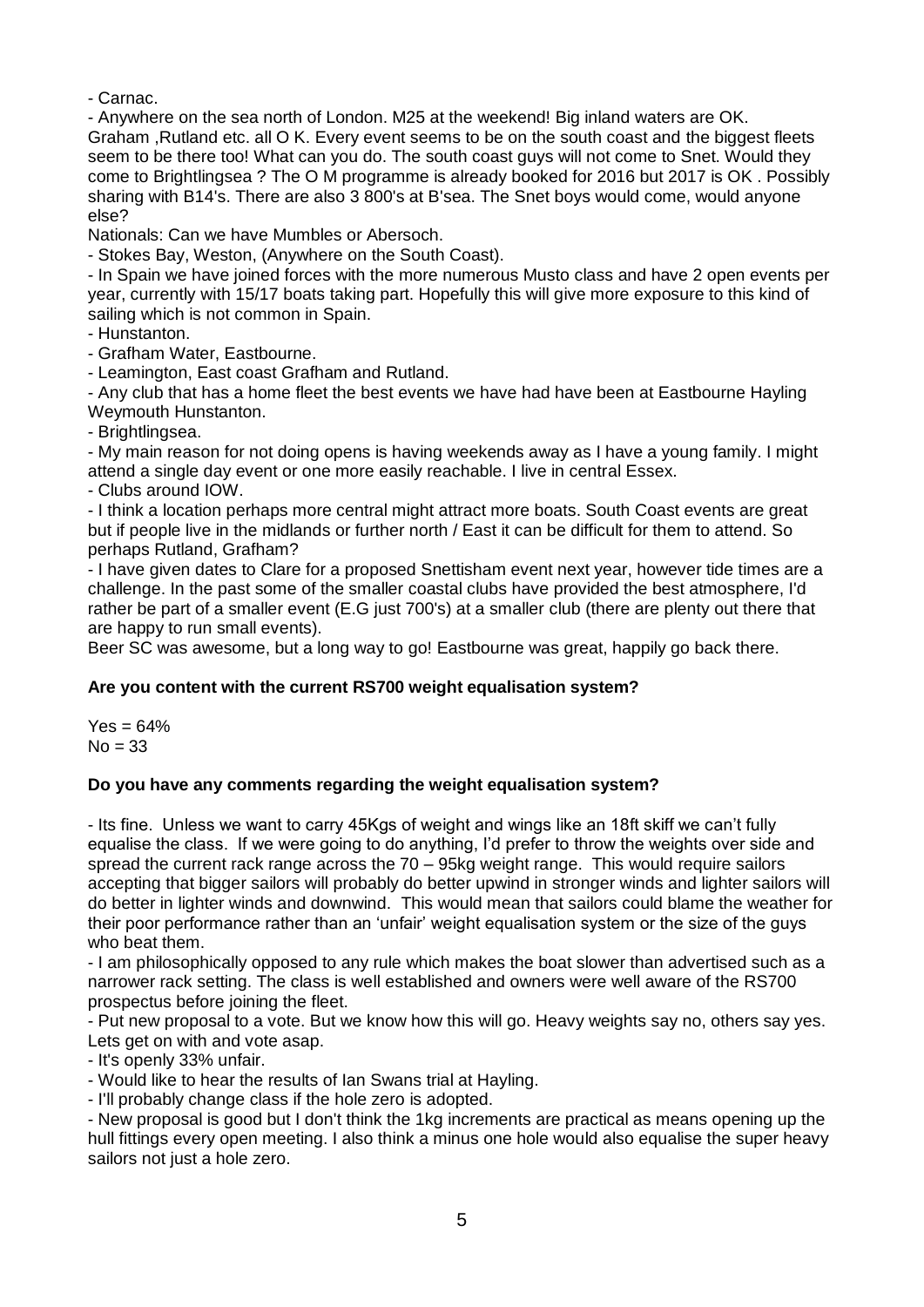- I am not yet good enough to comment on the weight equalisation system but having seen the fleet whilst I was sailing an 800 it does seem the heavier sailors are at an advantage, at least on the sea.

- Agree with new proposals.

- Mustoskiff do not use it and is currently with more than 100 boats in the next worlds in Garda... - I think it works, at the end of the day it'll always be useful to be heavier when it comes to sailing, and righting the boat :-) , in strong breeze.

- I've ticked yes above, and in the whole I'm happy, but being on the light side I do sometimes struggle above 16kts when performing manoeuvres but no matter how wide the racks were it wouldn't help with this (I am improving my gybing technique, tacking OK). If there was an improvement to the system that could encourage more or benefit lightweights into the 700 but at the same time keeping it fun for the heavier weights then I'd be all for it. I'd like to go to hole 8 but as I'm sailing an older boat this is not possible without purchasing new inner bars. I am getting closer to Jerry upwind and can hold my own downwind.

- RS700 design is over canvassed and with 66pc weight equalisation still favours heavyweights who get more leverage. This is still the case with the proposed change which is a step in right direction.

Might be worth considering 100 pc weight equalisiation and extend range by providing rack settings to -3.

Could not find official rack settings on web. Guide settings misleading for me.

- I'm very light and out of the equalisation array. The big racks of the 700 allow me to stay competitive (compared to the musto for example), but with a lot much of technique than others fatter (especially for the manoeuvres).

- In France sailors are very different and equalisation works.

- I am afraid to lose again (especially against medium helms) if the rules allow us to get 1 or more hole in the racks. In addition I find that many fat sailors are not sailing very well. This contrast with there results. I'm quite sure that the advantage is for them. Maybe the solution is to compare with the musto because if the MSP sailors win that's because they are better. Making the 700 quicker is not a good idea according to me: its better to keep the same rating. Last thing: for my 64kg the boat is easier and quicker with the 12kgs more needed by the rules.

- None - it works well.

- Anything that reduced rack width for heavy sailors would put me off. The boat is much nicer to sail with racks out and doesn't feel like it trips over itself so much. I've sailed my boat on wider settings for fun and found it to have much more feel than on hole one.

- It's good.

- Intermediate bars confer a slight advantage for boat handling, beyond their function as additional weights. Not sure how we allow for this though!

- I don't feel qualified to comment as I am light at 69 kgs, and not proficient enough to keep up with the faster guys. In the light I can get mid fleet which in theory should suit me, but above12 knts I'm struggling. I probably should have a musto. I realise it is a big powerful boat and to make it 'equal' will be a challenge, but I accept that and enjoy it just the same.

- I am not familiar with the weights, as I am the only RS 700 at my home spot. If it is same as with the Laser 5000 where every "missing" kg is replaced by lead kg I would not like it so much.

- The current arrangement seems to favour the taller heavier sailors upwind due to leverage, but downwind, there main advantage is not leverage but weight aft in waves. Extending the racks will not help this. My first nationals was at Eastbourne in 2006 and this seemed to me to be a significant issue. However, the proposed changes are probably worth a go. After all you only have to look at the podium photo for Eastbourne 2013! Fat boys or what! Having said that there have been light wind events where you see a new set of guys at the front! Tricky!

- My lack of weight and experience makes me looking for a smaller mainsail. The normal mainsail forces me to use huge wings which would be penalizing in competition. It could be good for the class to have two sets of mainsails depending of the weight and the equalisation would depend of the used mainsail. The same for the gennaker I guess...

- No guidance for under 68kg! Also, what other successful classes use similar systems? I can't think of too many.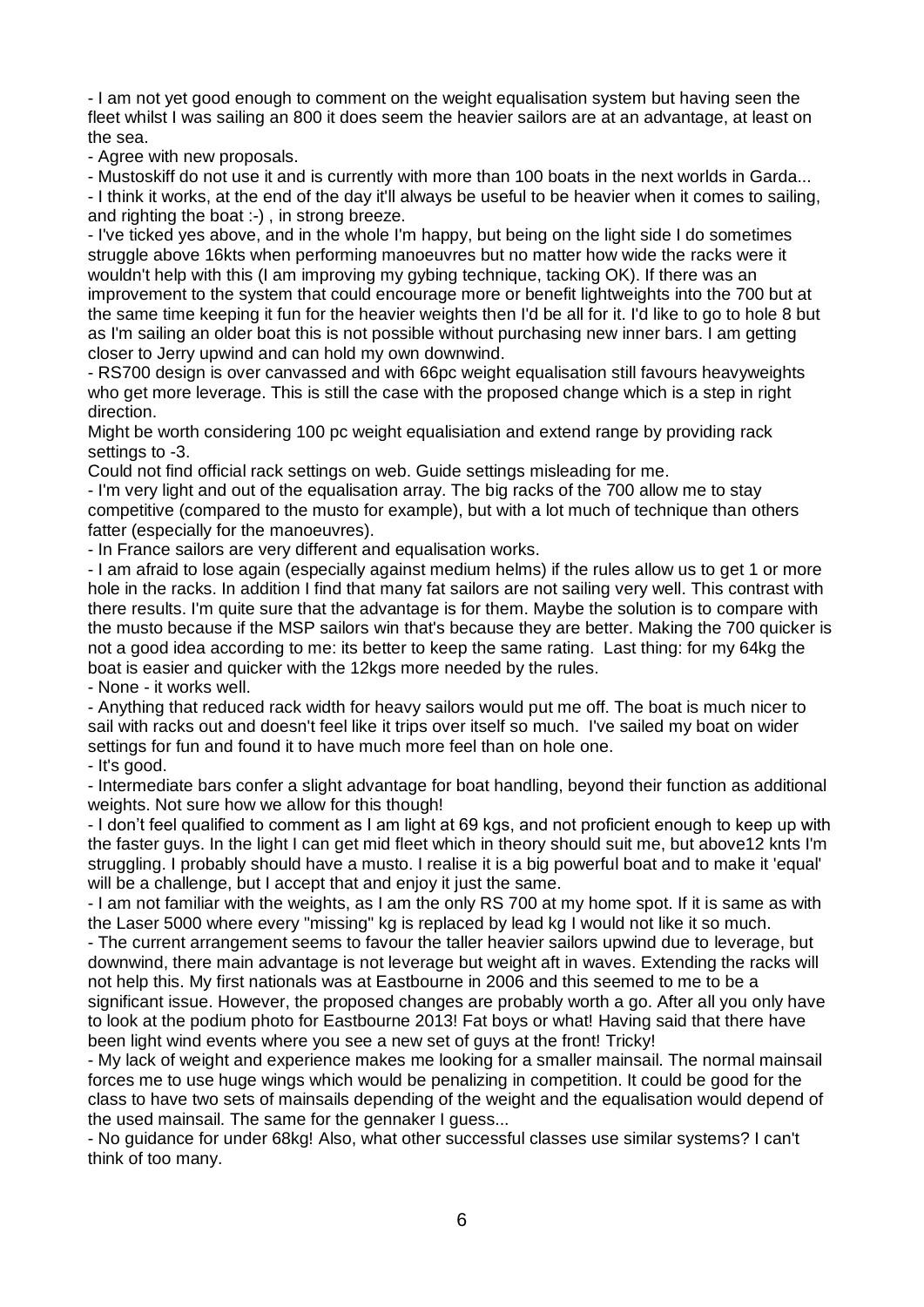- Even if it has imperfections it is still much better than a boat without it, so I am not sure of the need to change it. I would prefer not to end up having to use intermediate bars as I do not consider them particularly safe in the event of a capsize.

- I think making the equalisation system more favourable to lightweight sailors would be a mistake. The 700 is one of the few boats that carries bigger sailors and allows them to be competitive. The musto skiff seems to benefit light weight sailors and we need to differentiate our boat from it not go into direct competition with it.

- As a lightweight, it is a long way across the racks. I have lost weight and should really be on hole 8, but am still using hole 6

- Personally I think its fine as it is. I would strongly reject any recommendation that would have me moving closer to the centre of the boat. Having had to leave previous classes where they tried to make the lightweights more competitive in strong winds I have strong feelings regarding this topic. Any significant changes would probably encourage me to sell up. One of the reasons to get into a 700 in the first place was because there are so many classes where guys of my size are not competitive, and so having a class that tries to equalise, I saw as a positive feature. Its still the case in lighter winds that the smaller guys are out on the wire while I'm still crouched under the boom but the drive for change is coming from the light weight brigade. This being the case why doesn't that faction look at other ways to be competitive in the stronger winds. Conventional seamanship practices would be to reduce sail area, has anyone used the alternate clew point on the sail for instance?, perhaps a change to the sail to be able to reduce its area similar to the 600 for example could be explored. I don't think it is broken so there's nothing to fix. Quite honestly I am sick and tired of this constant voice of change especially when there is no firm proposal on the table. I'm getting all cross just writing this. I would like to see the next 12 months where those who want change to come up with a firm proposal where the membership take a vote and then we can put this whole saga to bed and get on with building and developing the class.

- If changing encourages more sailors and costs nothing i am. Although i worry that if the bars come in too far i would loose a lot of the buzz i get from sailing it. I have Simon Letton's old boat that has all the holes drilled in out riggers so intend to talk to Ian Swan to find out how i should have then set it up and try it. I will know then.

- We should make it as fair as possible.

- It needs to be seen to be farer for 80-90 kg range to prevent further losses of members and attract new.

- As a light(ish) sailor I do not favour using even wider rack settings as I feel they make sailing in variable conditions too difficult for all but the most dedicated/gifted.

- It doesn't work at all.

- Gives a bias as many people are outside the correction range.

- Worked well for years.

- I would like to see the weight equalisation system shifted to bring more of the heavier people into range. I also think that those carrying extra weights should be able to place them where they like in the boat, as can those who don't carry extra can by moving around. This is particularly relevant for lightweights going downwind in big waves, as we are unable to shift a lot of weight aft to lift the bow up, which makes nose-diving a bigger problem for us.

- Don't know yet how to use the weight equalisation system.

- Take the weight out. I think having adjustable racks is a really strong USP but the weight is completely pointless. If you're a heavy sailor you get to the put the weight where you need it (on the racks!) where if you're light you can have 6 or 9kgs stuck in the middle of boat? It makes no sense and seems counterintuitive to have a light weight fantastic single handed skiff, and you have to stick leads weights in it before you go sailing? How can it be fair if you're a lighter sailor sailing a heavier boat even if you are further out on the racks? There is not much that can be done to stop someone over 95-100kgs going faster upwind than someone who is 80kgs in plus15 knots. However it would be fairer to give something back to the lighter sailor downwind and in lighter conditions by loosing the additional weight from their boat.

- If the light guys are considered at a disadvantage, why don't we just get rid of all weights.

- The weight equalisation system works very well. The boat handles the heavier sailor extremely well and in my view the class should focus on promoting this aspect (what other mid-heavyweight single hander trapeze boats with a kite are there?!).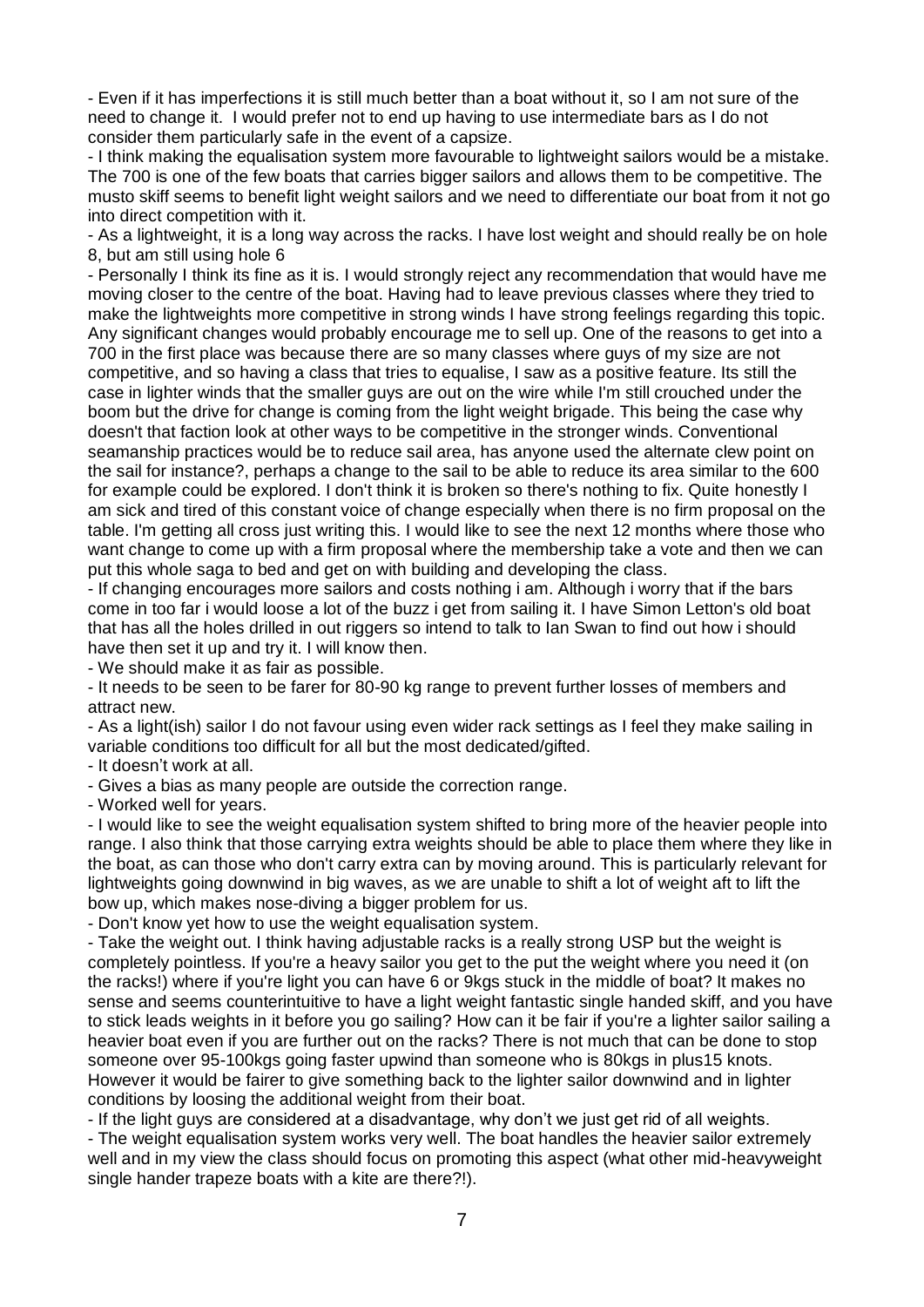- There is no value in shifting the weight profile, why would you want to try and compete with the musto skiff or some of the foiling boats such as moths or A cats. The class is struggling with smaller numbers, better promotion based on value, reward and satisfaction, excitement and the fact it carries weight well is where the committee should focus. Changing the weight equalisation system will immediately isolate the majority of boats out there from racing at events, why would you do that? I do feel strongly about this, the boat isn't broken, why fix it. Changing the weight equalisation will not encourage more people in to the class, and racing will still be dependent on the skills of the sailor, the windspeed and sea state, tide set etc. - It is fair.

## **Are there any RS700 design / class rule issues which you would like investigating?**

- I'm not sure if carrying video equipment is actually class legal but think that it should be. (We had to have a vote about GPS). **Yes you can! (R Wadsworth)**

- Better quality, better quality and better quality.

- Square head mainsail.

- We might as well adopt the higher purchase blocks on the front shroud.

- I would like a crew, dancing girls and a beer dispenser.

- Allowing to avoid pumping system of the kite.

- Foils...!!!! ok only joking but could be fun to try on an old boat.

- Option of using smaller main / mast would greatly increase appeal for a boat that many lighter sailors cannot handle. As rs100.

- Allowing sailors to delete the pump if they want. Especially for sailors who don't have the time to adjust it and just want to sail.

- Square topped main a la 800.

- Using non RS sails (especially spinnakers).

- I broke my rudder blade and was surprised at how lightly built it was. I was VERY lucky it was on a sea breeze day, but with it being such an essential element of safety, I wish it was better built. - I think we should open the RS website up to people who are not current members so that they can post for sale and wanted ads. It should be first port of call for 700 info.

- By adding more weight I may not be able recover from a capsize, especially when inverted. At only 69 kgs its hard work for me and worse in waves. I support the suggestion to take out all weights for a year as an experiment.

- Don't put lead in the boat. Wider wings is enough penalty for the lighter sailor through tacks and gybes.

- I guess it would be easier for people to enter in the class having the ability to start with a small mainsail found on ldc sailing. Not everybody weighs 90 kg... For me a sail with 2/3 of the nominal power would be great!

- Removal of the pump system.

- Look at anyways of reducing costs.. Eg approve 3rd party sail manufactures

- It is much too heavy, the rig is poor, it suits sailors who are tall and 90kgs plus. Basically it could be so much better and will become a dinasour like the Laser 5000.

- Remove the weight!

## **Are you aware of the new RS700 Sailors Facebook Group?**

 $Yes = 70%$  $No = 28%$ 

## **Are you satisfied with pre-event information and communication?**

 $Yes = 91%$  $No = 3%$ 

## **How would you rate your level of competence in the RS700?**

Advanced  $= 27\%$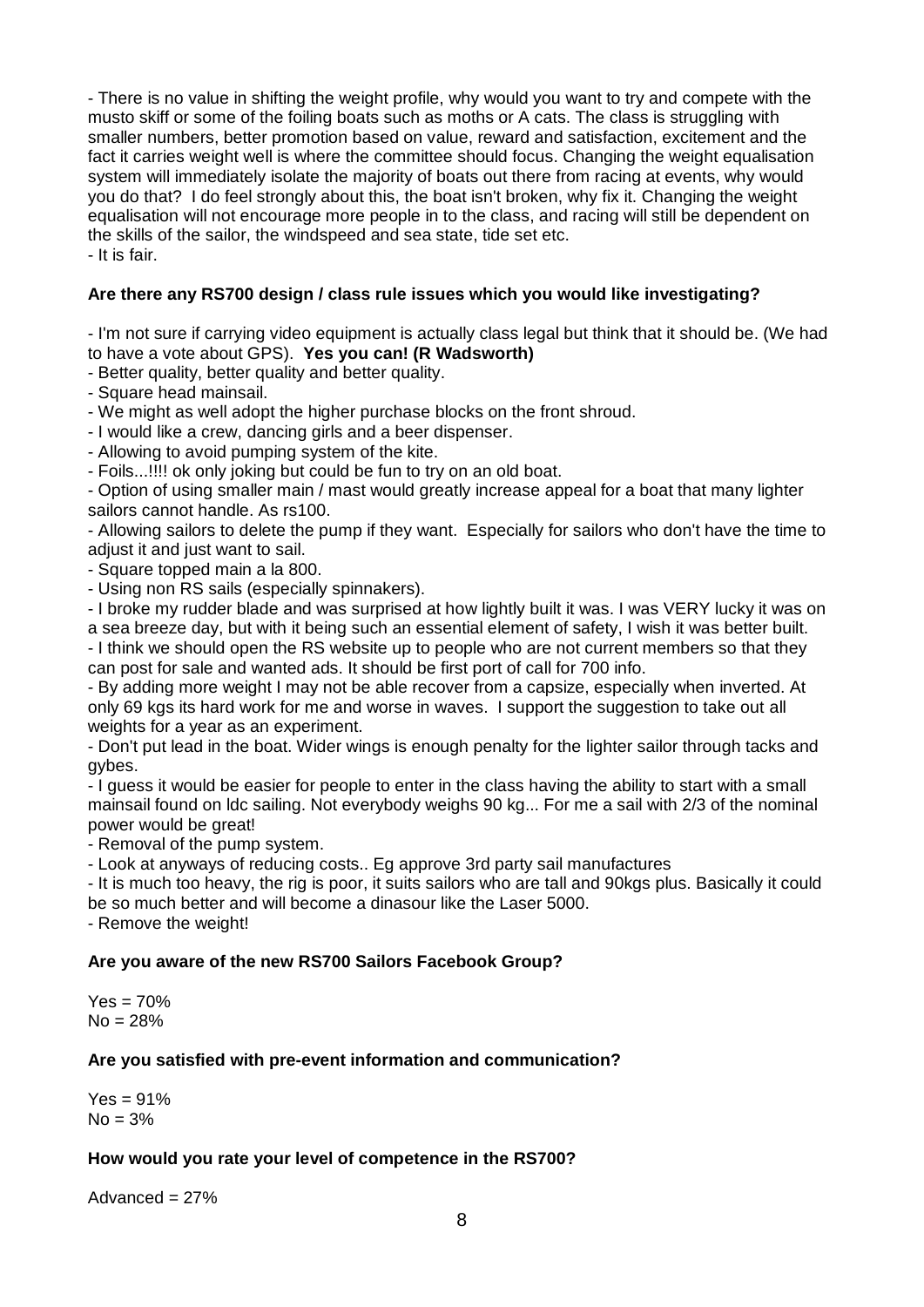Intermediate  $= 47\%$ Novice  $= 22%$ 

## **Would you be interested in attending a pre-nationals training day?**

 $Yes = 50\%$  $No = 25%$  $N/A = 20%$ 

## **Would you be interested in attending a training day at one of the main RS700 clubs?**

 $Yes = 64%$  $No = 31%$ 

## **Are you currently a member of the RS700 Class Association?**

 $Yes = 59%$  $No = 38%$ 

## **Are you aware of the benefits of RS700 Association Membership?**

 $Yes = 58%$  $No = 36%$ 

## **What initiatives do you believe would encourage greater RS700 Association Membership?**

- Better discounts at RS.

- Maintenance of an active boat register.

- It's a shame but most folk who are not members will always say what does the association do for me. It needs better promotion and it needs to add more value if it wants more members. e.g. a £5 Noble marine discount is useless if there are more than £100 more than the other insurers that is not adding value. Volvo is a great sponsor, but is irrelevant to the majority of RS700 sailors. I think its good but most don't. The value needs to be more obvious.

- Actual benefits other than permits to race. Discounts are often irrelevant as cheaper benefits can be gained by shipping around. Plus it might hinder gaining entrants at events. So the one event membership option needs to remain.

- Discount of spare parts from LDC.

- I suspect that most people join to attend events. Getting bods to the events is key.

- Hard to say for someone who sail against mustos, due to so few single skiffs in Spain. We now sail together, but some 700's moved to MPS class. I'm trying to join some Breizskiff circuit, but not easy to encourage people (laziness??).

- UK association, what benefits out of UK?

- More focus on those clubs with large fleets to get participation up.

- Keep the Circuit going.

- Photos and publicity generally . It's a great boat, I' be been sailing it for 10 years and wish to continue as long as the old body will allow. Ian Nolan, by shear graft managed to get 55 boats at the 2006 nationals largely by personal networking.

- Student discount. Increased awareness about the benefits. What are they?! Offer more advice, for us new guys!!

- More RS marketing. Joining into existing events with other classes.

- Training days.

- More try a boat and training days. A lot of 700s sit in boat parks not used as people buy them and struggle with them at first and give up.

- Pre-pay for the photographer /drone pilot for all major events. Brand all media with sponsors logo. Release all the photos and videos license free to be shared by all the sailors via facebook , twitter, you tube etc.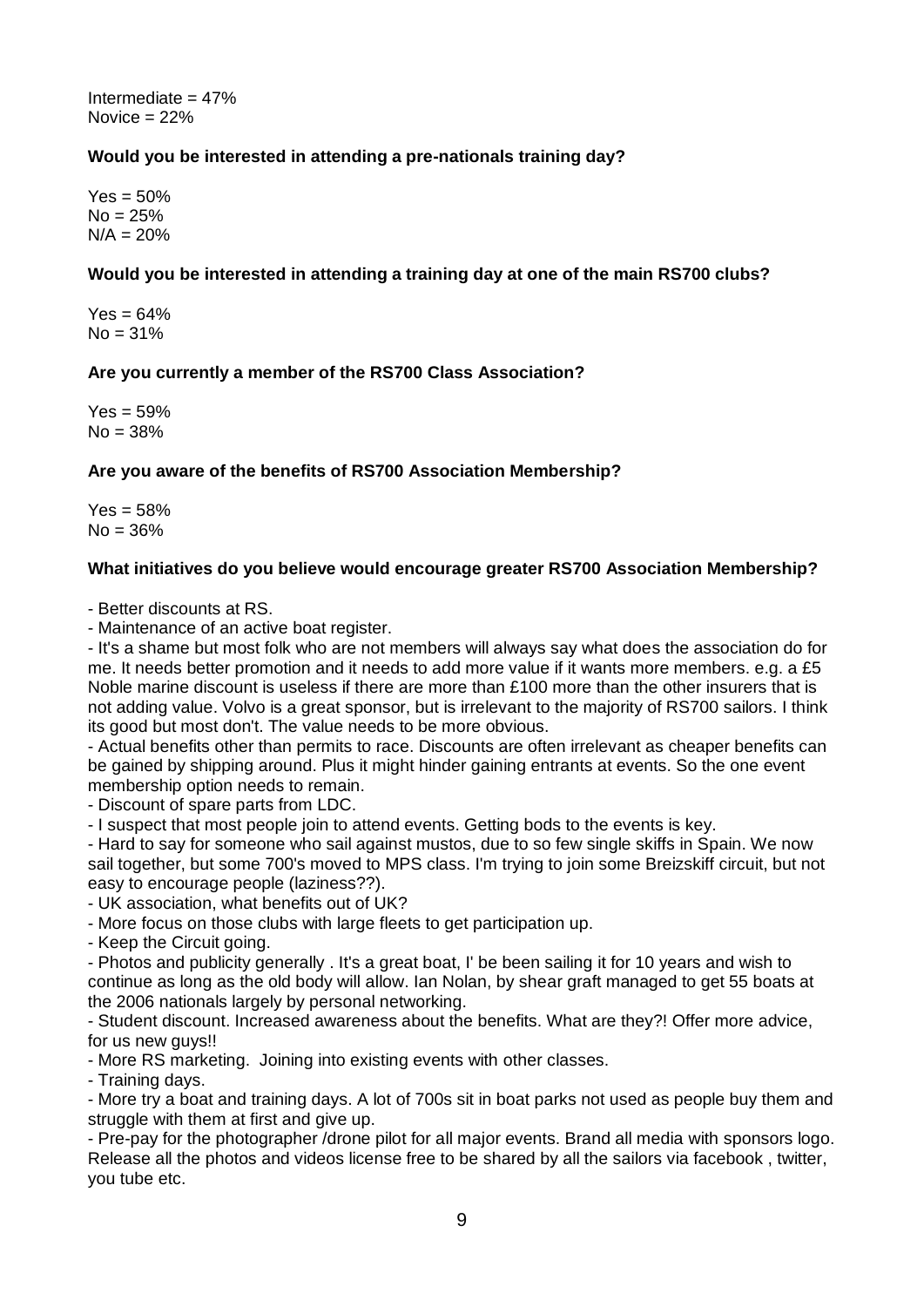- When I first joined 6 years ago, there were quite a few training events, and now there are hardly any.

- Beyond attending events, not really. But I enjoy those I do.

- The use of Grafham and Rutland being central clubs and tagging on to any asymmetric class such vortex or similar fleet who would rely on windward / leeward courses.

- Improved weight / performance compensation.

- A new light version with a decent rig.

- I am only a member so I can attend events. Can't think of much else to do, maybe discounts for members.

- Cheaper membership for entering single events. Anyone just wishing to attend just one open might be put off if they are not a member and have to pay entry fee as well. Not sure if this is already available.

- The class membership is expensive relative to other fleets, in terms of what you get for your money 'great racing, good organisation etc' that's all ok, but I would want to see that 700 being actively promoted beyond having a boat on the RS Sailing stand at the DInghy Show. The website could be used in a much better way to promote the class, make it appear more accessible etc. At the moment people have to go looking searching for information...

- Newsletters.

# **Are you satisfied with the RS700 Class Association Website?**

 $Yes = 78%$  $No = 16%$ 

## **Any other issues you want to share with the RS700 Class Association Committee?**

- More events besides the ones in the UK, class is not active on the other side of the channel. So more training days and efforts to get together the few that are here would definitely help the fleet grow.

- Don't make decisions without first consulting the members. If you want participation you must have discussion.

- Although I stated I would not travel to Gurnard my concerns are primarily financial as I would love to sail at the club.

- I miss more online coaching videos on youtube, the few there are, are really old and low quality. RS should support more videos HD from top sailors as in other classes (200, aero...). Also ashore, trimming controls, etc...

- Write a book on the RS700 to collate and publish in one place all the history, technical set-up, sailing techniques, regatta stories, pictures etc. Could be possible if there's an author out there willing to do the research and sift through all the archives. A light hearted book with all the top tips and tech info would be great for novices and intermediate sailors and also a great PR strategy.

- I'm only saying no to training as I'm lucky to sail with Jerry 3-4 times a week when home so getting lots of tips/training and being based in West Cornwall everywhere is a bit of a trek when we have such a magical place to sail 10mins from home, ask Hamish.

- Would be great if there were some more training videos. The contender class have a few on YouTube and there's the musto dvd.

- Anything that would make the boat more accessible :).....reefs in the main, under-rack flotation aids....

I also find the boat very fragile (rudder blade, main sail, cracks in the hull, peeling carbon varnish, rack paint, ....).

- Why is LDC not up to date with what gear we want ? I rang to ask for a 3 mm spiny haliyard thickend in the cleat area and they could not do it for me! Alex needs to get his business up to date. Enough.

- For the Czech class growth would help so that the Europeans would come to our country soon.

- Would like to see a few training events on the calendar for 2016.

- I'm living in Austria close to the Czech border and sail at lake lipno. I'm not aware if there are any other boats in Austria, except for one guy/friend who sails with me at lipno.